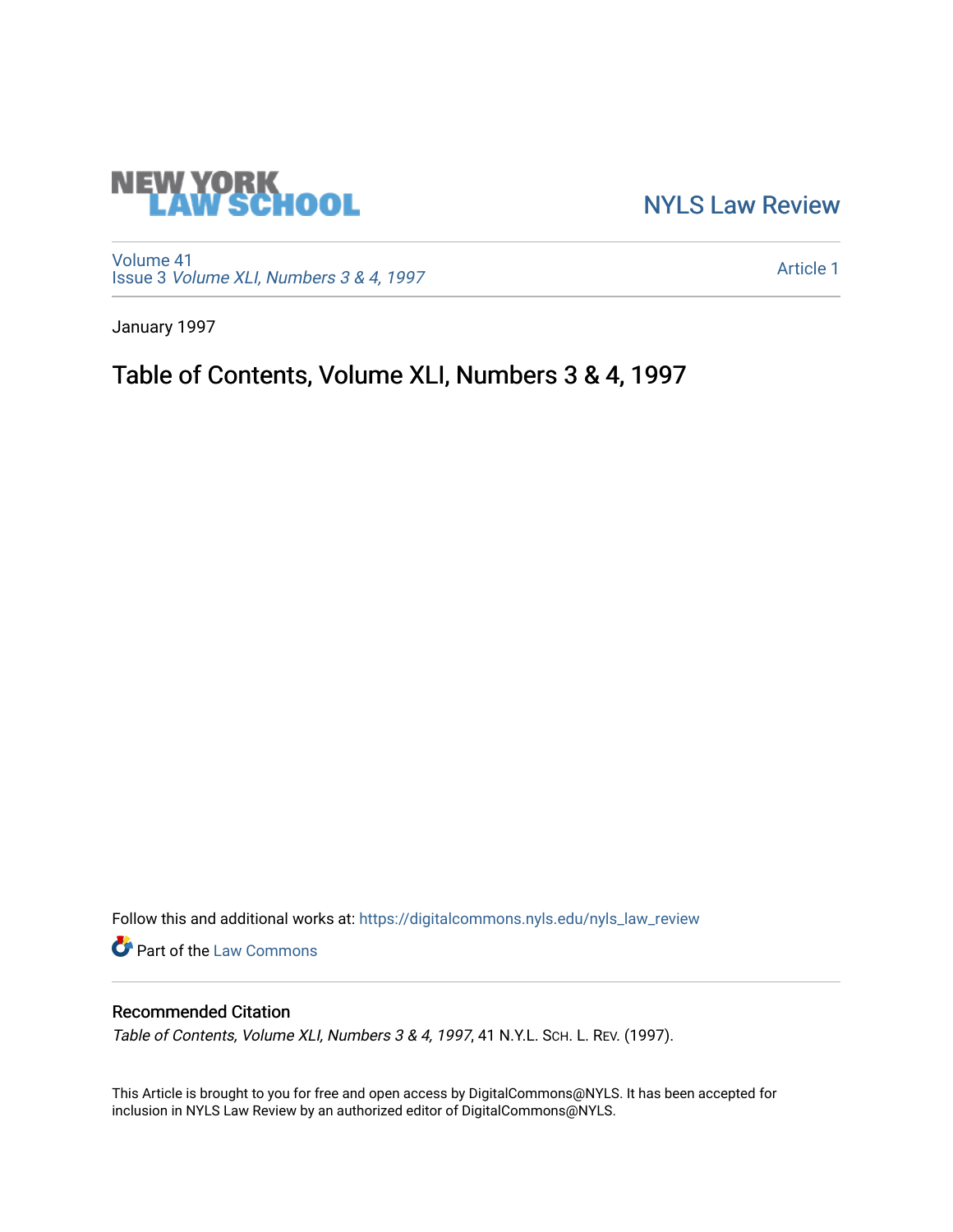# **NEW YORK LAW SCHOOL LAW REVIEW**

**0** Copyright 1997 *New York Law School Law Review*

**VOLUME** XLI **NUMBERS 3 &** 4 **1997**

#### **CONTENTS**

#### **SYMPOSIUM: CORPORATE PHILANTHROPY LAW, CULTURE, EDUCATION AND POLITICS**

FOREWORD

*Faith Stevelman Kahn* 753

**PANEL** ONE:

AN INTRODUCTION TO CORPORATE PHILANTHROPY: HISTORY, PRACTICE, AND REGULATION

#### **ARTICLES**

IF NOT CORPORATE PHILANTHROPY, THEN WHAT?

*Hayden W. Smith* 757

TRENDS IN CORPORATE CHARITABLE **CONTRIBUTIONS** 

*David R. Morgan* 771

BUSINESS GIVING AND SOCIAL INVESTMENT IN THE UNITED STATES, 1790-1995: "THE DEALINGS OF MY TRADE WERE BUT A DROP OF WATER IN THE COMPREHENSIVE OCEAN OF MY BUSINESS!"

*Peter Dobkin Hall* **789**

#### REMARKS

THE DEALINGS OF YOUR TRADE ARE BUT A DROP OF WATER

*Peter Dobkin Hall* 819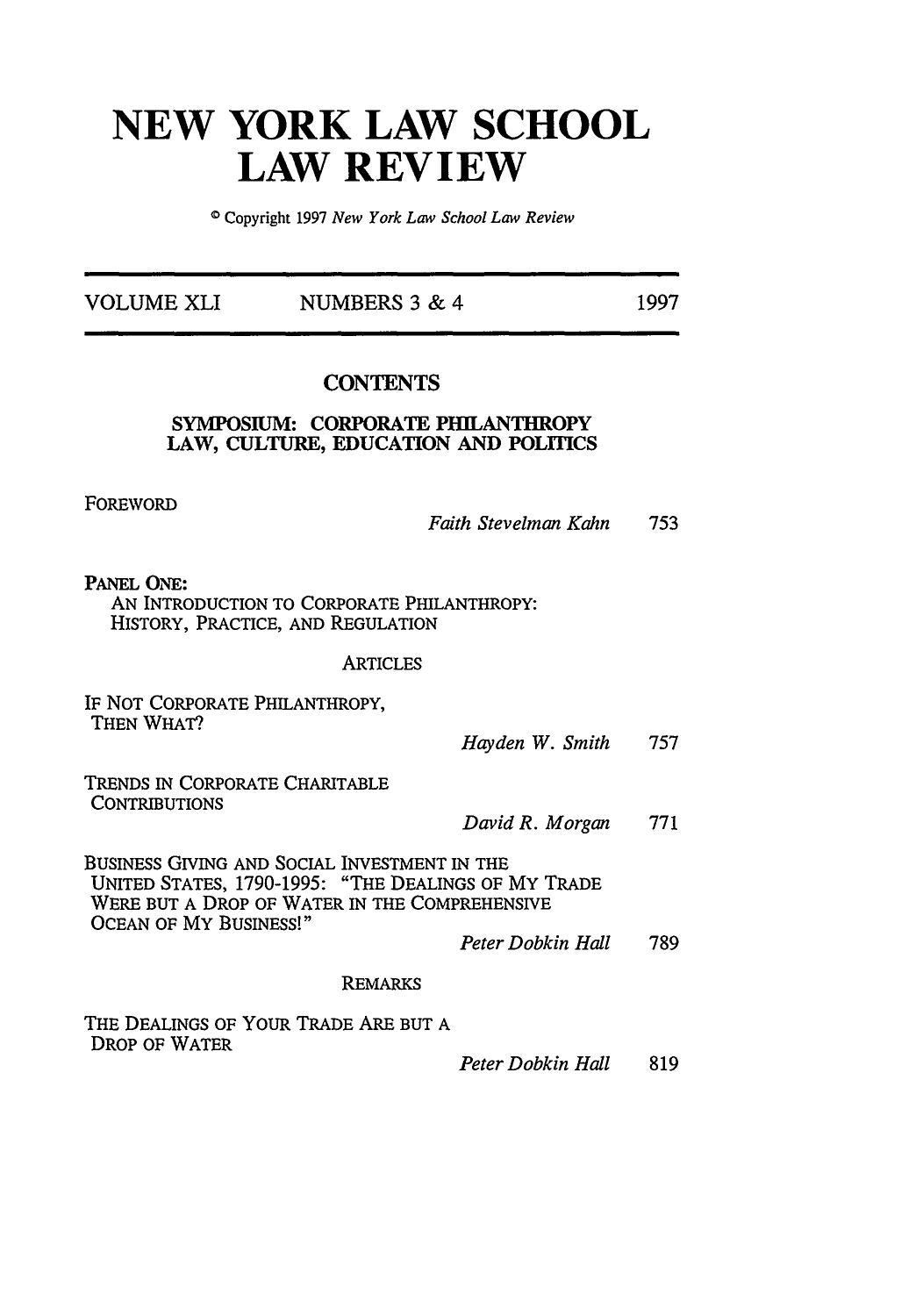| THE CHARITABLE CONTRIBUTION UNDER THE I.R.C.                                                                                | Barbara B. Lindsay            | 825  |
|-----------------------------------------------------------------------------------------------------------------------------|-------------------------------|------|
| PANEL TWO:<br>EXEMPT ORGANIZATIONS AND THE CORPORATE<br>CHARITABLE DEDUCTION: LAW, POLICY, THEORY                           |                               |      |
| <b>INTRODUCTION</b>                                                                                                         | Ann F. Thomas                 | 831  |
| ARTICLES                                                                                                                    |                               |      |
| THEORIES OF THE CORPORATION AND THE TAX TREATMENT<br>OF CORPORATE PHILANTHROPY                                              |                               |      |
|                                                                                                                             | Linda Sugin                   | 835  |
| CORPORATE PHILANTHROPY AND CAMPAIGN FINANCE:<br>EXEMPT ORGANIZATIONS AS CORPORATE-<br>CANDIDATE CONDUITS                    |                               |      |
|                                                                                                                             | Frances R. Hill               | 881  |
| REINVENTING GOVERNMENT: THE PROMISE OF<br><b>INSTITUTIONAL CHOICE AND GOVERNMENT CREATED</b><br>CHARITABLE ORGANIZATIONS    |                               |      |
|                                                                                                                             | Nancy J. Knauer               | 945  |
| ASSESSING THE "CONTRACT FAILURE" EXPLANATION<br>FOR NONPROFIT ORGANIZATIONS AND THEIR<br><b>TAX-EXEMPT STATUS</b>           |                               |      |
|                                                                                                                             | Daniel Shaviro                | 1001 |
| <b>LUNCHEON ADDRESS</b><br><b>INTRODUCTION</b>                                                                              |                               |      |
|                                                                                                                             | Peter Swords                  | 1009 |
| <b>LUNCHEON ADDRESS</b>                                                                                                     | Hildy J. Simmons              | 1013 |
| PANEL THREE:<br>EXTRA-LEGAL PERSPECTIVES ON CORPORATE PHILANTHROPY                                                          |                               |      |
| INTRODUCTION                                                                                                                | John G. Simon                 | 1031 |
| ARTICLES                                                                                                                    |                               |      |
| RATIONAL AND EXTRA-RATIONAL MOTIVATIONS<br>FOR CORPORATE GIVING: COMPLEMENTING ECONOMIC<br>THEORY WITH ORGANIZATION SCIENCE | Rikki Abzug & Natalie J. Webb | 1035 |
|                                                                                                                             |                               |      |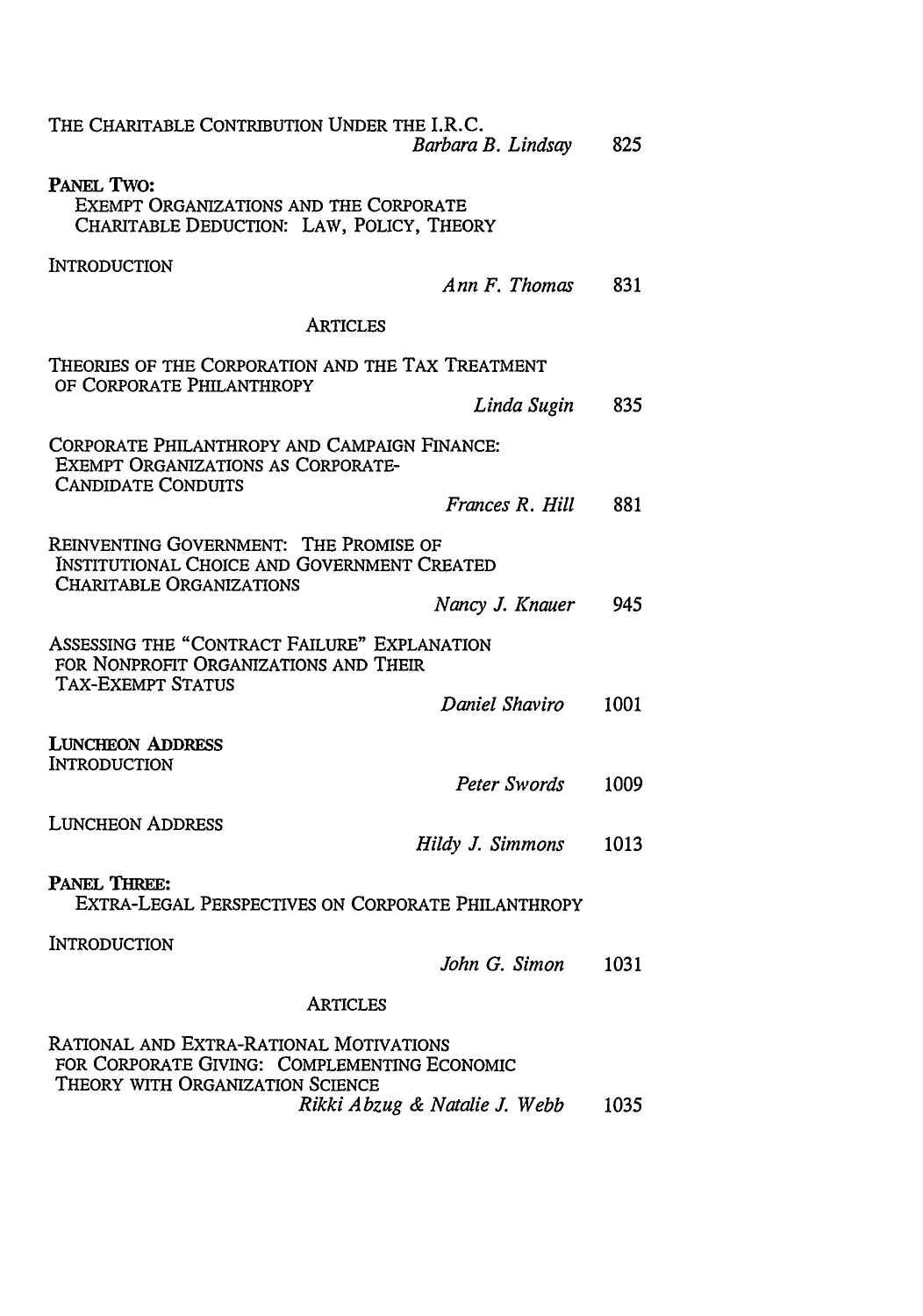| <b>CORPORATE-NONPROFIT PARTNERSHIPS:</b><br><b>VARIETIES AND COVARIATES</b>                                                    |                      |      |
|--------------------------------------------------------------------------------------------------------------------------------|----------------------|------|
| Michelle Sinclair & Joseph Galaskiewicz                                                                                        |                      | 1059 |
| PANEL FOUR:<br><b>CORPORATE PHILANTHROPY FROM THE PERSPECTIVE</b><br>OF CORPORATE AND SECURITIES LAW                           |                      |      |
| ARTICLES                                                                                                                       |                      |      |
| QUESTIONING PHILANTHROPY FROM A CORPORATE<br><b>GOVERNANCE PERSPECTIVE</b>                                                     |                      |      |
|                                                                                                                                | Jill E. Fisch        | 1091 |
| LEGISLATURES, COURTS AND THE SEC:<br>REFLECTIONS ON SILENCE AND POWER<br>IN CORPORATE AND SECURITIES LAW                       |                      |      |
|                                                                                                                                | Faith Stevelman Kahn | 1107 |
| CORPORATE PHILANTHROPY,<br><b>EXECUTIVES' PET CHARITIES AND</b><br>THE AGENCY PROBLEM                                          |                      |      |
|                                                                                                                                |                      |      |
|                                                                                                                                | Jayne W. Barnard     | 1147 |
| <b>REMARKS</b>                                                                                                                 |                      |      |
| GIVING IT AWAY: OBSERVATIONS ON THE ROLE<br>OF THE SEC IN CORPORATE GOVERNANCE                                                 |                      |      |
| AND CORPORATE CHARITY                                                                                                          | Richard C. Breeden   | 1179 |
| <b>ARTICLE</b><br>THE DOUBLE LIFE OF WALLACE STEVENS: IS LAW EVER<br>THE "NECESSARY ANGEL" OF CREATIVE ART?                    |                      |      |
|                                                                                                                                | Daniel J. Kornstein  | 1187 |
| <b>NOTE</b><br>THE RENEWABLE OXYGENATE REQUIREMENT:<br>A BOON FOR THE ENVIRONMENT OR A BOONDOGGLE<br>FOR THE ETHANOL INDUSTRY? |                      |      |

## REVIEW ESSAY

LEGISLATIVE INTENT: FACT OR FABRICATION? *M.B.W. Sinclair* 1329